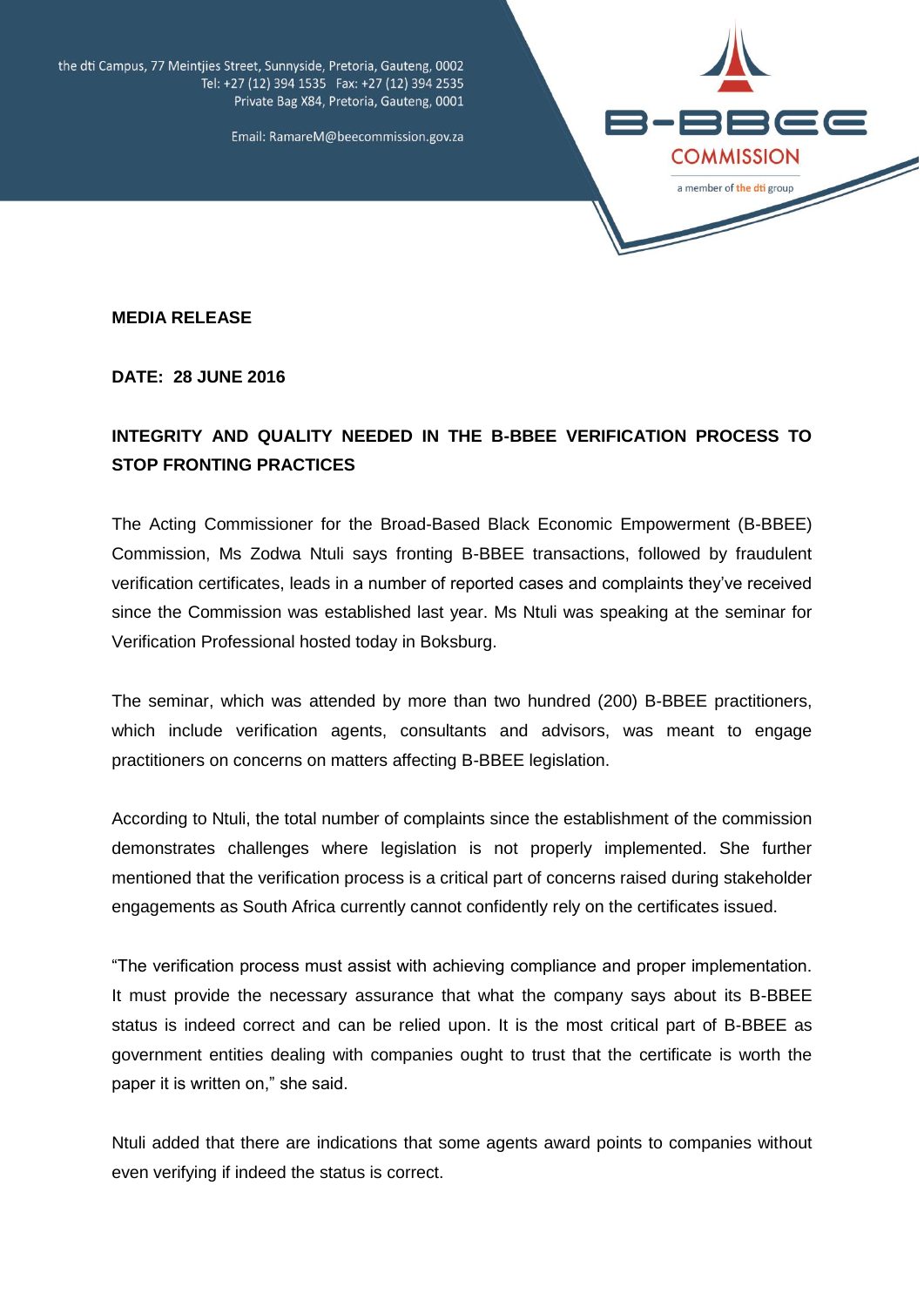"For instance, points are awarded to shareholding that still is subjected to debt payment or where no economic benefit flows to the shareholders at all, when this should not be the case. With proper verification, these issues will be identified and prevented." said Ntuli," said Ntuli.

Ntuli said without proper verified B-BBEE processes, the country process through reports that are not correct and doctored to make everyone to believe that transformation is happening when such is not the case.

"Verification professionals have an obligation to report practices that undermine the Act to the commission. The commission also has the powers to investigate practices, including where agents have failed to report fronting practices, or have aided companies to circumvent the Act," Ntuli added.

Ntuli advised the agencies and consultants to ensure that their clients and company move away from the tick box exercises to more strategies attention on B-BBEE. She said if B-BBEE is not part of the strategy it cannot be successfully implemented.

"The B-BBEE legislation is a redress intervention, but since 2003 we haven't seen significant progress in it to say it is no longer necessary. We must accelerate it to achieve the necessary inclusivity in line with the NDP. The longer it takes for the private sector to actually transform the longer the B-BBEE legislation will exist in our law books," she said

"Our role as the commission is not be a defender of the particular sector of the economy, ours is to look at the implementation of the legislation and not be pro or anti anyone, We are pro economic transformation and we will not hesitate to use the powers in the Act to achieve this objective, " she added.

The Acting Commissioner urged the private and public to collaborate and work together as it is critical for the legislation to succeed.

"We must talk and engage more, and continuously identify issues that require guidance in the codes and legislation. This will ensure that the legislation, regulation and the codes are simplified, and that we all work on the same page," said Ntuli.